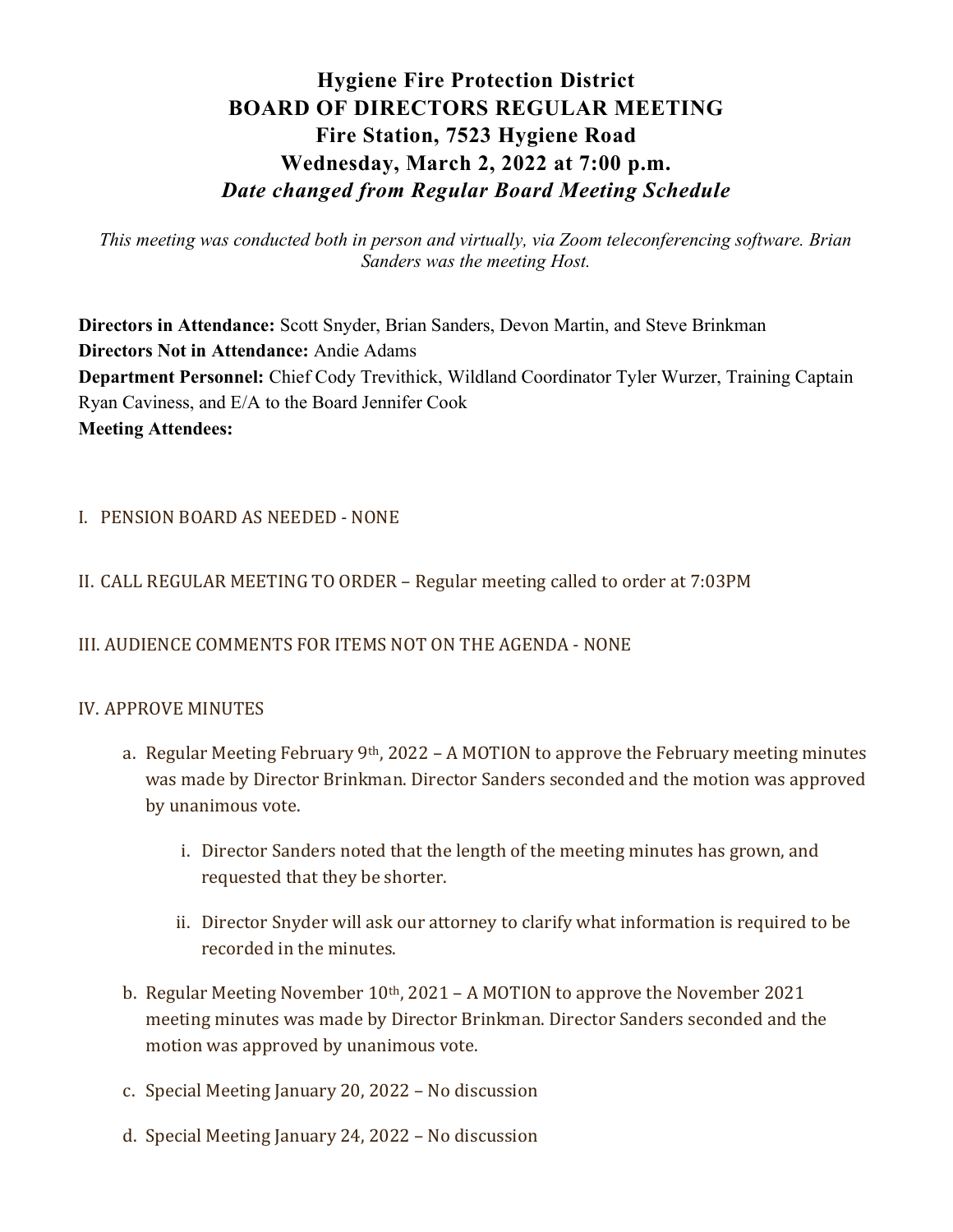## V. REPORTS

- a. Treasurer's Report
	- i. It is too early in the month to have completed the financials for February.
	- ii. A MOTION to approve the 2021 year-end financial numbers was made by Director Brinkman. Director Snyder seconded and the motion was approved by unanimous vote.

## b. Secretary's report

- i. Post Office Deed No update.
- c. Friends of Hygiene
	- i. The annual reports have been filed.
	- ii. We received a \$500 donation last month from the family of a founding member.
- d. Hygiene/Lyons Report No update. The two Departments are continuing to train together.

#### e. Chief's Report

- i. Call Activity of Note There were 7 calls in February. It's too soon in the month to get full data, so only the calls with completed entries could be included in the Run Data. AMR response times are good, but still long relative to our close proximity to the hospital. Hygiene response times are great.
- ii. Shift Coverage Good coverage overall, but multiple Shift Lieutenant spots open because a number of these members unavailable. Firefighters filled a lot of these spots at their regular rate.
- iii. Grant Update No news, but Motorola sent a quote, so we know how much we will need to pay of the grant doesn't come through.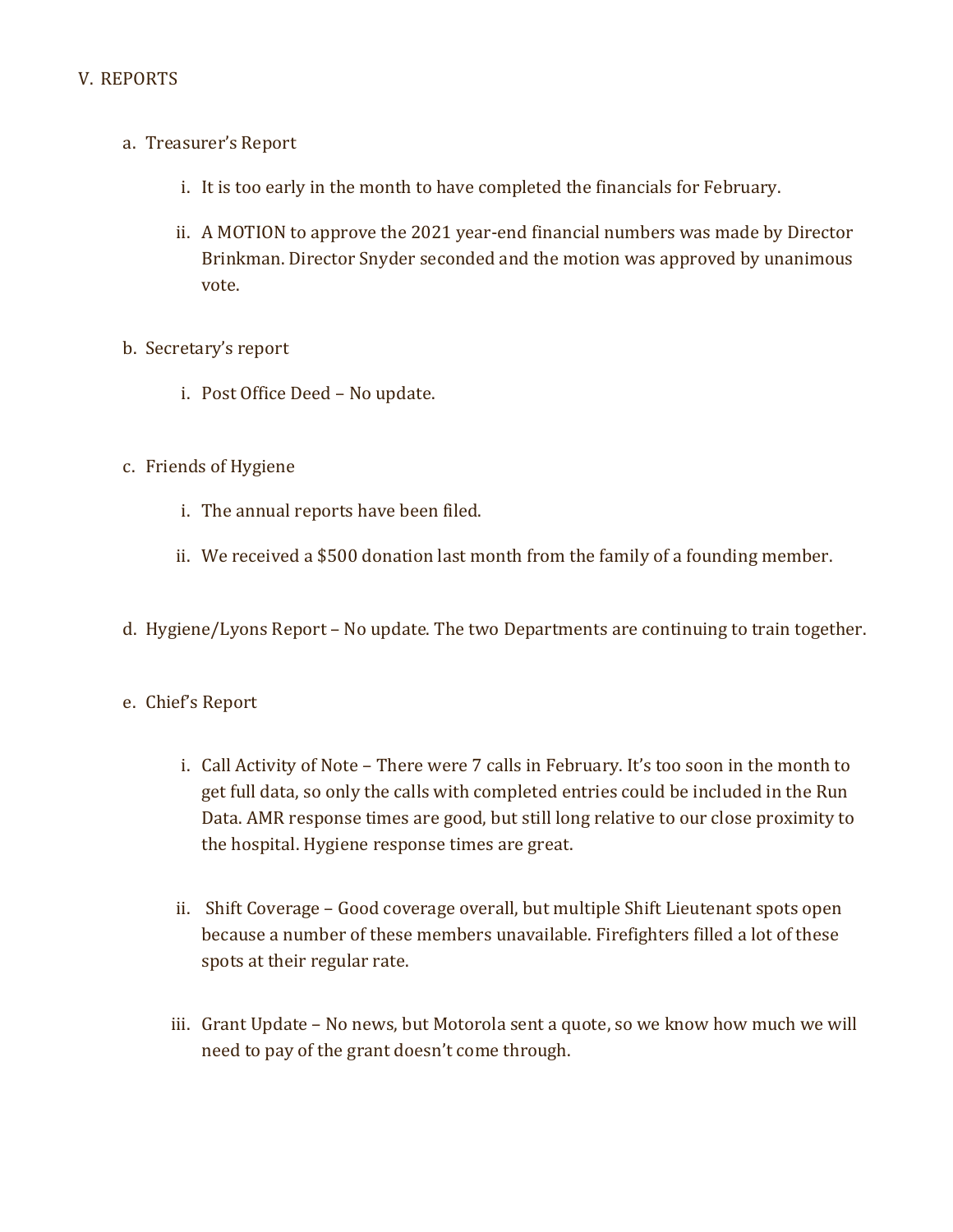- 1. Wildland Coordinator Wurzer will be handling all grants, and research opportunities. He will come to the Board Meetings whenever possible to give grant status updates.
- iv. Other Issues & Opportunities
	- 1. Wildland Coordinator Wurzer promised a SOP-/SOG-type report for the Board for his new position, clarity on his pay, and corresponding obligations. He also offered to regularly provide the Board with a list of tasks that he's working on, and where he's at with each of them.
	- 2. The time report for a deployed member was mistakenly billed at a lower pay scale. Insurance covered about 40% of the loss, but we are out the remainder. Chief Trevithick suggested that we not dock his pay since it was our error, and the Board agreed it was best to let the issue go.
	- 3. The winch on the plow blade quit working, so we're getting a new blade for the UTV. Chief Trevithick will try to sell the old one.

## VI.OLD BUSINESS

- a. Green House Lease Once Director Snyder signs, Chief Trevithick will handle getting the landlord's signature.
- b. DEO/Elections Director Martin is elected for a 3-year term. Director Adams missed the Self-Nomination deadline but will be appointed to serve until the next election. We had fewer candidates than seats, so we can cancel the election in May.
	- i. A MOTION to approve Resolution 2022-02 (Resolution to Appoint DEO and cancel election) as written was made by Director Sanders. Director Martin seconded and the motion was approved by unanimous vote.
	- ii. We need to find someone to fill Director Brinkman's seat and take over his spot at the May meeting.

#### VII.NEW BUSINESS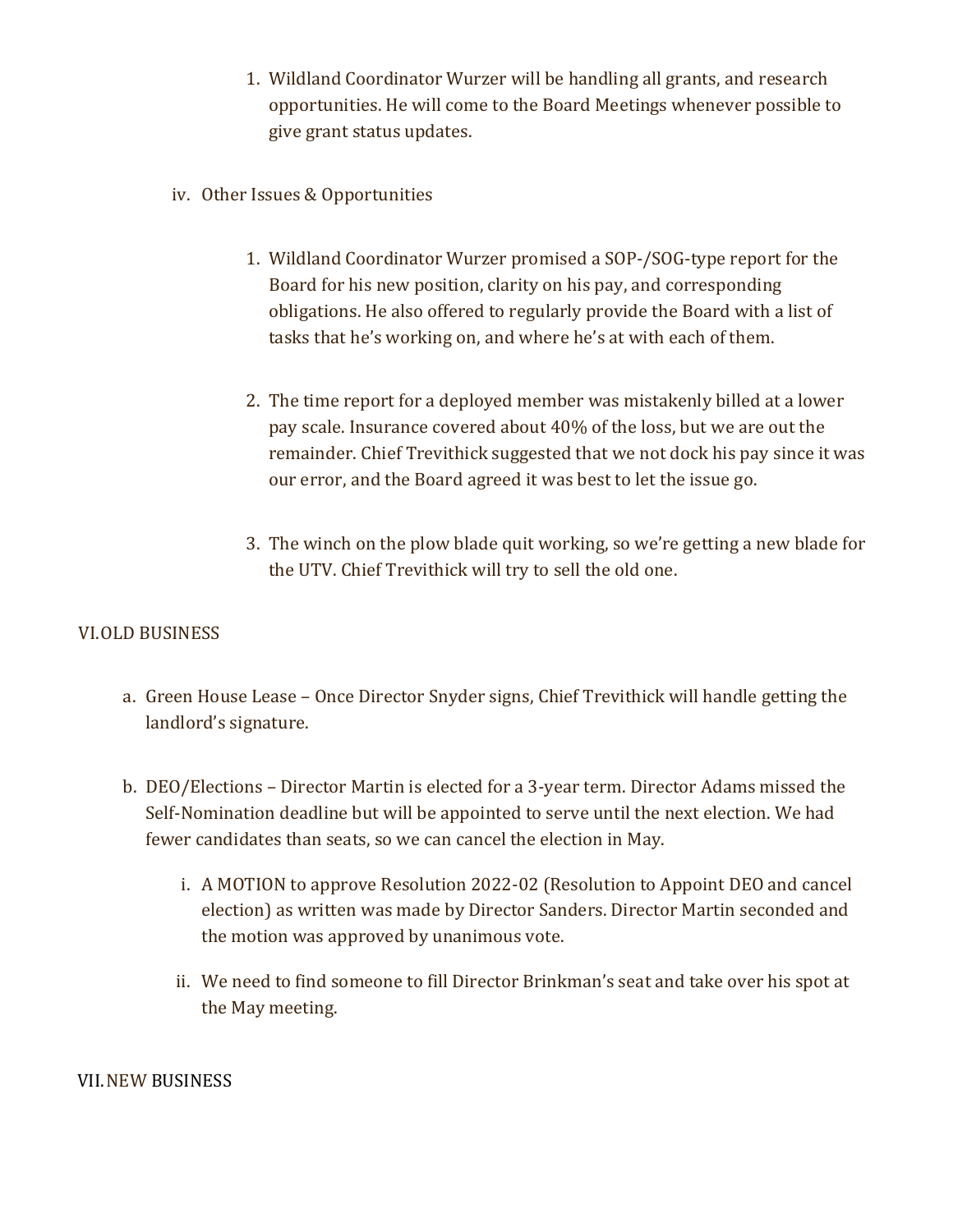- a. Discuss Contracting for DEO Services Director Snyder proposed hiring Special District Solutions to manage any further postings and paperwork for the election.
	- i. Director Snyder made a MOTION to hire Special District Solutions for this election. Director Sanders seconded and the motion was approved by unanimous vote.
- b. Discuss Bringing on a Special District Management Service Director Snyder is concerned about the possibility of missing ongoing District requirements and filing obligations. We will see how well outsourcing the election work goes and decide from there.

## VIII. AGENDA NEXT MONTH

- a. Work Session None needed
- b. Regular Meeting No discussion
- IX.ADJOURNMENT A MOTION to adjourn the meeting was made by Director Brinkman. Director Martin seconded and the meeting concluded at 8:45 PM.

## Future Work Items

- 1. BOD101 & Review Pay/FLSA Program with Attorney: May 11
- 2. Board Elections: May 3
- 3. Meet with Mountain View FPD
- 4. Continue to Meet with Lyons FPD
- 5. Plan for Land Acquisitions
- 6. Elect Officers in May: May 11

## Motion/Resolution Summary:

- MOTION to approve the February 9<sup>th</sup> meeting minutes
- MOTION to approve the November 10, 2021 meeting minutes